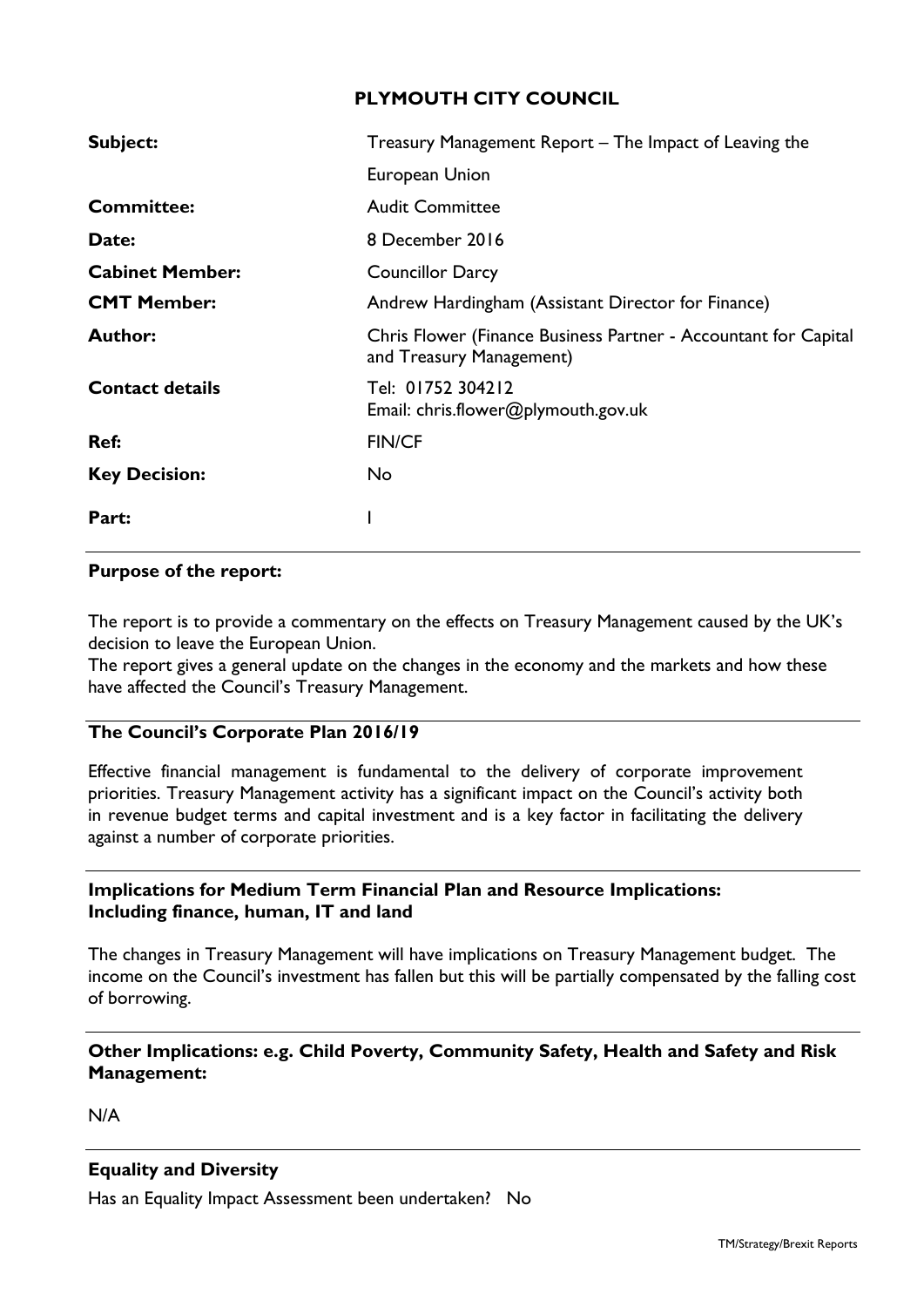# **1) Recommendations and Reasons for recommended action:**

The Audit Committee to note the report.

## **Alternative options considered and rejected:**

None

#### **Published work / information:**

# **Background papers: None**

None

Sign off:

|                                                                  |  | Leg | Mon<br>Off |  | <b>HR</b> | <b>Assets</b> |  |  |  | Strat<br>Proc |  |
|------------------------------------------------------------------|--|-----|------------|--|-----------|---------------|--|--|--|---------------|--|
| Originating SMT Member - Andrew Hardingham                       |  |     |            |  |           |               |  |  |  |               |  |
| Has the Cabinet Member(s) agreed the contents of the report? Yes |  |     |            |  |           |               |  |  |  |               |  |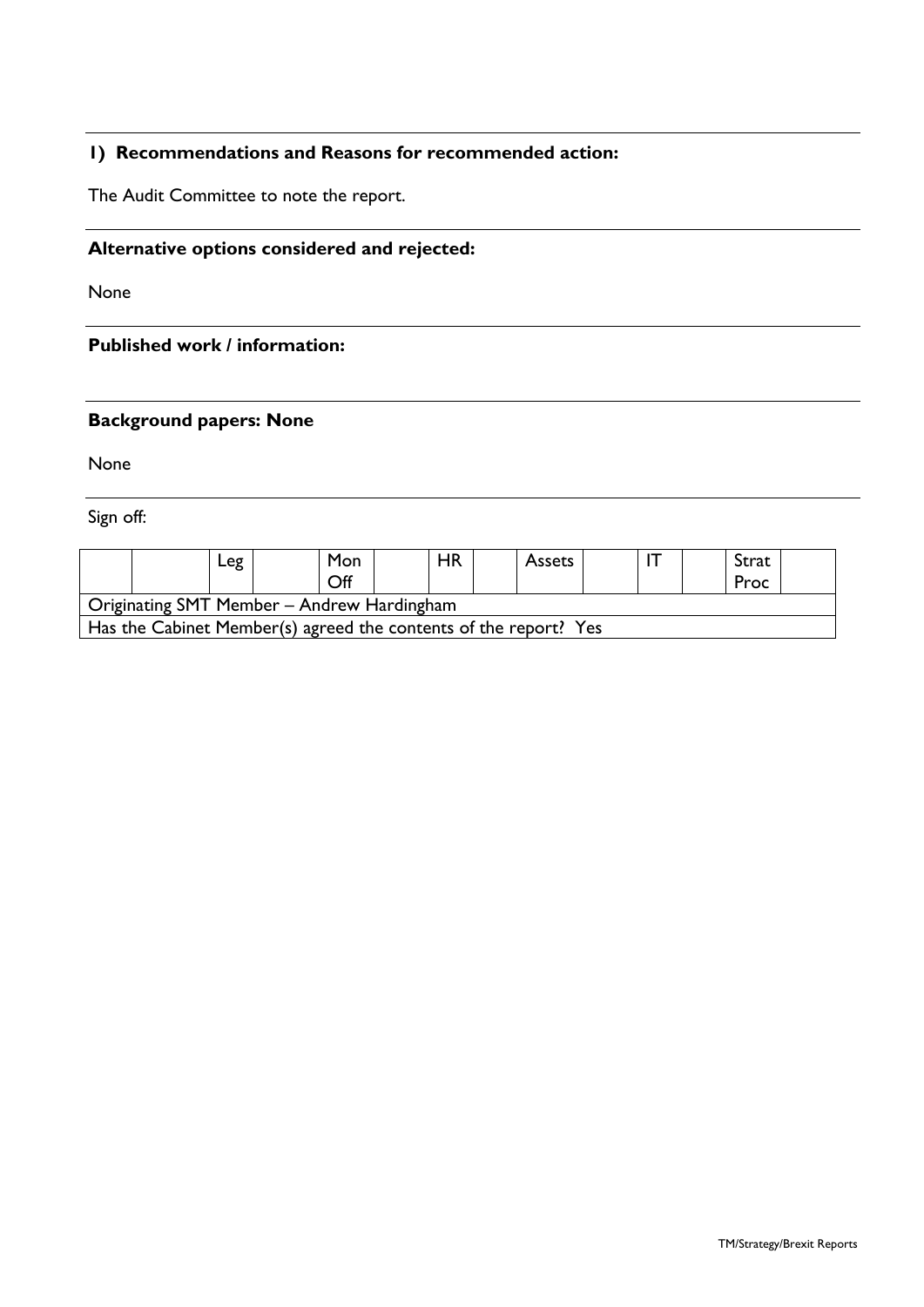# **Treasury Management Report – The Impact of Leaving European Union – December 2016**

## **Economic update from Treasury Management advisors Arlingclose**

The major external influence on the Authority's treasury management strategy for 2017/18 will be the UK's progress in negotiating a smooth exit from the European Union.

Financial markets, wrong-footed by the referendum outcome, have since been weighed down by uncertainty over whether leaving the Union also means leaving the single market. Negotiations are expected to start once the UK formally triggers exit in early 2017 and last for at least two years.

Uncertainty over future economic prospects will therefore remain throughout 2017/18.

The fall and continuing weakness in sterling and the near doubling in the price of oil in 2016 have combined to drive inflation expectations higher.

The Bank of England is forecasting that Consumer Price Inflation will breach its 2% target in 2017. This will be the first time this has happened since late 2013. The Bank is expected to look through inflation overshoots over the course of 2017 when setting interest rates so as to avoid derailing the economy.

Initial post-referendum economic data showed that the feared collapse in business and consumer confidence had not immediately led to lower GDP growth.

The prospect of a leaving the single market has dented business confidence and resulted in a delay in new business investment. Unless counteracted by higher public spending or retail sales, a delay in new business investment will weaken economic growth in 2017/18.

Looking overseas, the US economy and its labour market are showing steady improvement. The market has priced in a high probability of the Federal Reserve increasing interest rates in December 2016.

The Eurozone meanwhile has continued to struggle with very low inflation and lack of momentum in growth, and the European Central Bank has left the door open for further quantitative easing.

The impact of political risk on financial markets remains significant over the next year.

Challenges have the potential for upsets. These include:

- Immigration
- The rise of populist, anti-establishment parties
- Negative interest rates which have resulted in savers being paid nothing or little for their frugal efforts
- The outcomes of Italy's referendum on its constitution (December 2016)
- The French presidential and general elections (April June 2017)
- The German federal elections (August October 2017)

PWLB **-** The government has confirmed plans to abolish the 223-year-old Public Works Loan Board and transfer its functions for lending to local authorities to the Treasury.

#### **Interest Rate Forecast**

The central case is for UK Bank Rate to remain at 0.25% during 2017/18. The Bank of England has, however, highlighted that excessive levels of inflation will not be tolerated for sustained periods.

Given this view and the current inflation outlook, further falls in the Bank Rate look less likely.